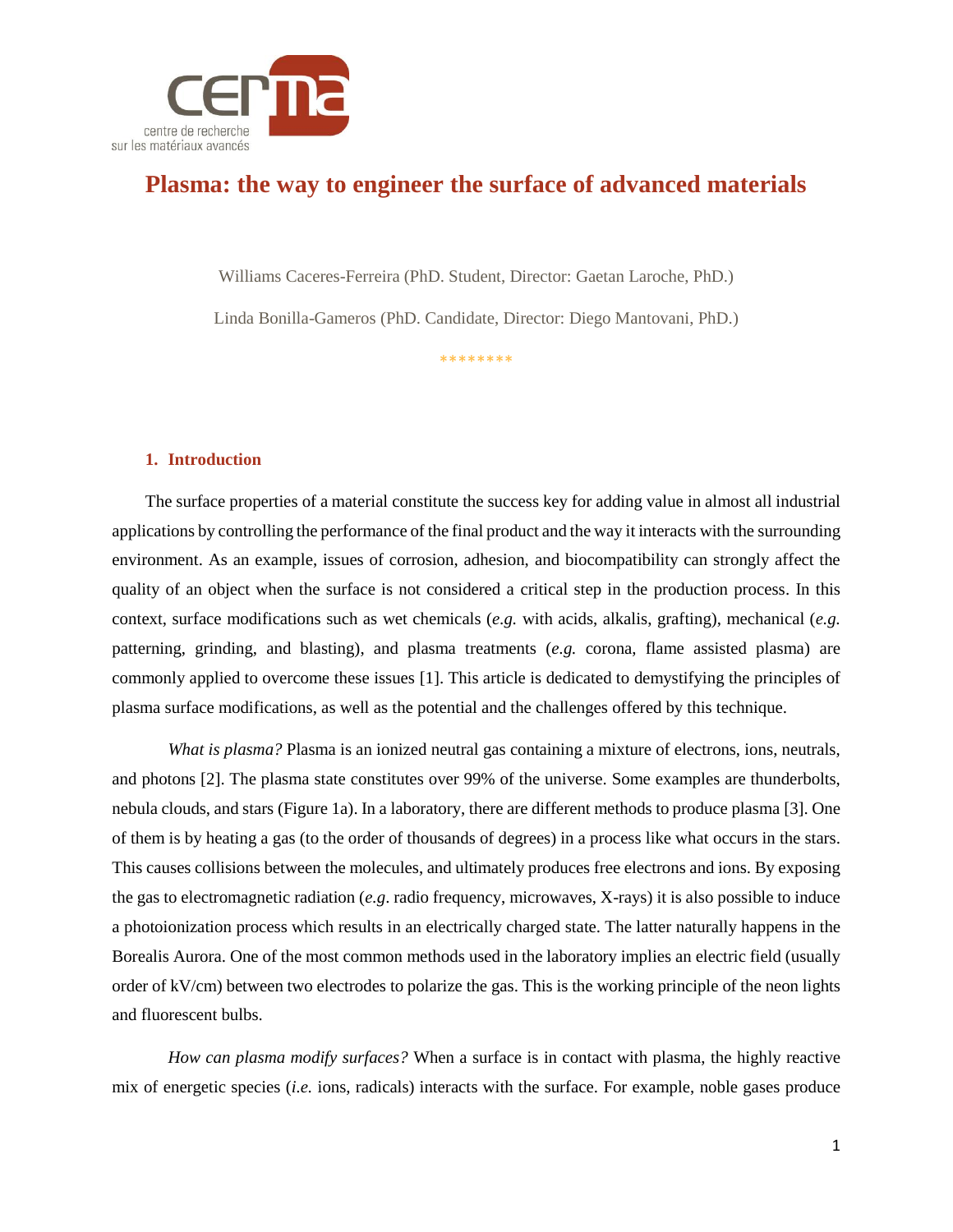non-reactive plasmas and they mainly induce changes in surface roughness. This type of plasma is commonly used for removing surface contaminants. On the other hand, reactive plasmas (*e.g.* nitrogen, hydrogen, air, hexafluoroethane) interact with the surface by introducing new functional groups or by producing thin films. So, depending on the gas source and other parameters, plasma treatments offer the possibility to change the physico-chemical properties on the first nanometers of a wide variety of substrates (*e.g*. polymers, wood, ceramic, metals) without affecting the bulk properties [2].



**Figure 1. a) Example of natural plasma. b) Graphical representation of Paschen's law.**

*What are the parameters affecting the plasma?* The most important parameters that can strongly influence the physical regime of the process are the geometry/configuration of the electrodes in the reactor, the electrical conditions (*i.e*. power supply, voltage, and frequency of the electrical field), the gas precursor, and the pressure. Using Paschen's law, it is possible to establish the value of the voltage (*i.e*. breakdown voltage) needed to initiate plasma, at a specific pressure, when two electrodes are separated by a precise length (*i.e*. gap length) [4]. Figure 1b depicted the evolution of the voltage as a function of the other parameters. One can note that at low pressures and low gas lengths, it is easier to start plasma. In this sense, different physical regimes, therefore different plasma surface modifications, occur by working at low pressure (1 mTorr - 1 Torr) and at high pressure ( $\geq$  760 Torr).

*Why do we need different physical regimes?* In the 20th century, low-pressure plasma became widely used in industry because the rise of microelectronics and optical applications [4]. However, in the last decade, there has been a rapidly growing interest towards atmospheric plasma systems. In these systems, the elimination of expensive vacuum equipment offers the possibility to integrate surface modification in a chain manufacture process and treat a higher amount of substrate in less time [5]. Nevertheless, lowpressure plasma, working with batch processes, plays a crucial role when purity and homogeneity of the gaseous reactions are essential for surface modifications [6].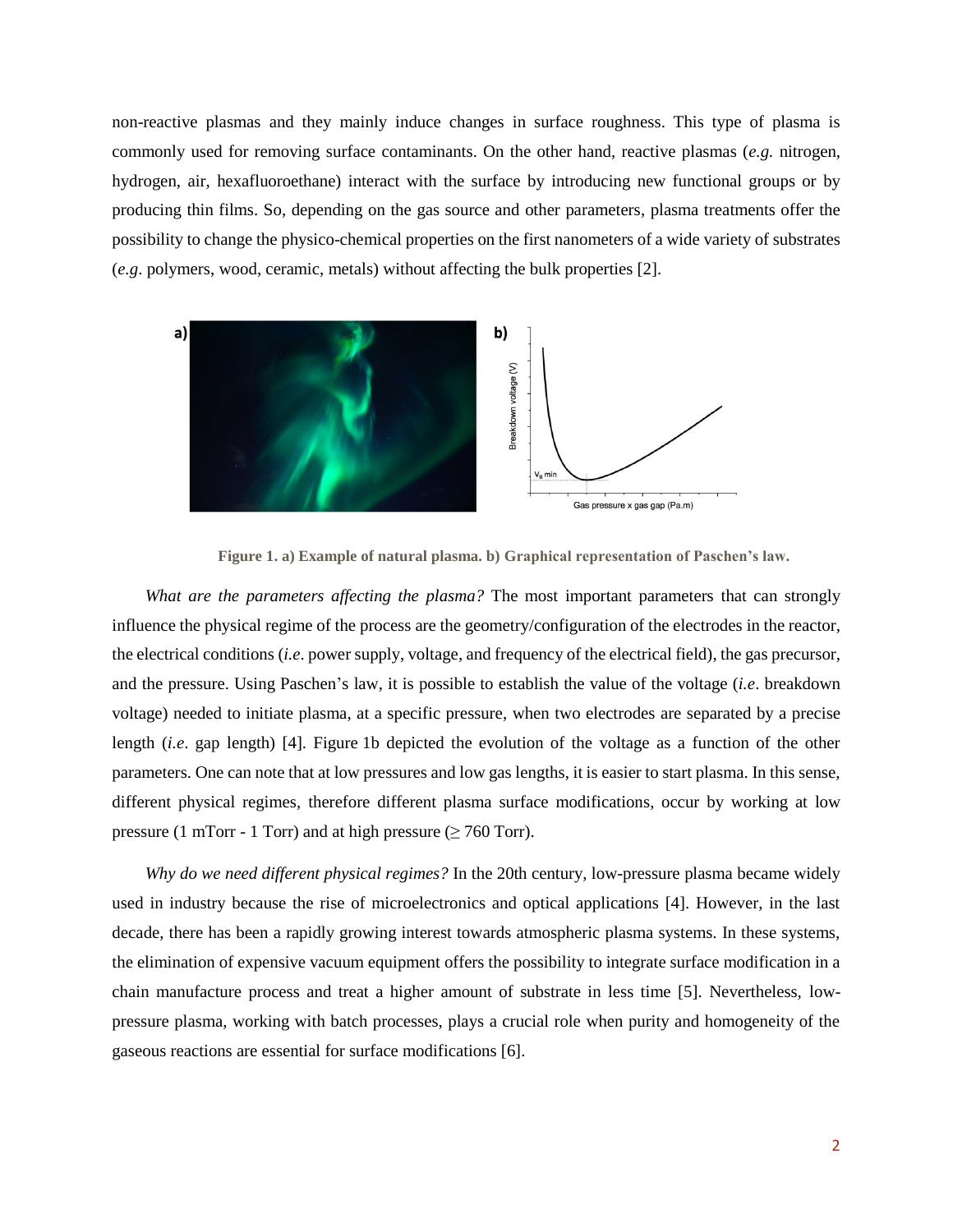*What are the challenges of plasma treatments?* Beyond the parameters affecting the plasma it is important to point out that different materials have different requirements in terms of how susceptible their surfaces are prone to modification. For example, fluoropolymers  $(C_xF_y)$  have high chemical resistance attributed to the highly electronegative fluorine sheath that protects the carbon backbone from chemical attack [7]. Although this intrinsic inertness makes them an ideal polymer in bioengineering and chemical industry applications, its development and modification by plasma treatment still present some challenges [8].

Herein, two different plasma processes are presented as examples of their versatility to treat fluorocarbon polymers. Atmospheric plasma is used to modify a fluoropolymer to promote higher film adhesion, whereas low-pressure plasma is used to develop a fluoropolymer coating.

#### **2. Materials and Methods**

#### *a. Substrates*

A fluoroethylene propylene (FEP, from Holscoteurope) film of 0.127 mm in thickness was modified at atmospheric pressure plasma to introduce polar groups on its surface and enhance its adhesion to other materials. Alternatively, a stainless steel (SS316L, from Sigma Aldrich) substrate was treated with lowpressure plasma to grow a fluorocarbon polymer coating.



**Figure 2. Schematic representation of a) atmospheric pressure and b) low-pressure plasma reactors.**

# *b. Plasma Reactors*

The plasma surface treatments were performed in two different reactors, as shown in Figure 2. The atmospheric plasma reactor is shown in Figure 2a. It works at 760 Torr of pressure using a radio frequency (RF) power supply. The discharge cell consists of two parallel electrodes made of aluminium, among which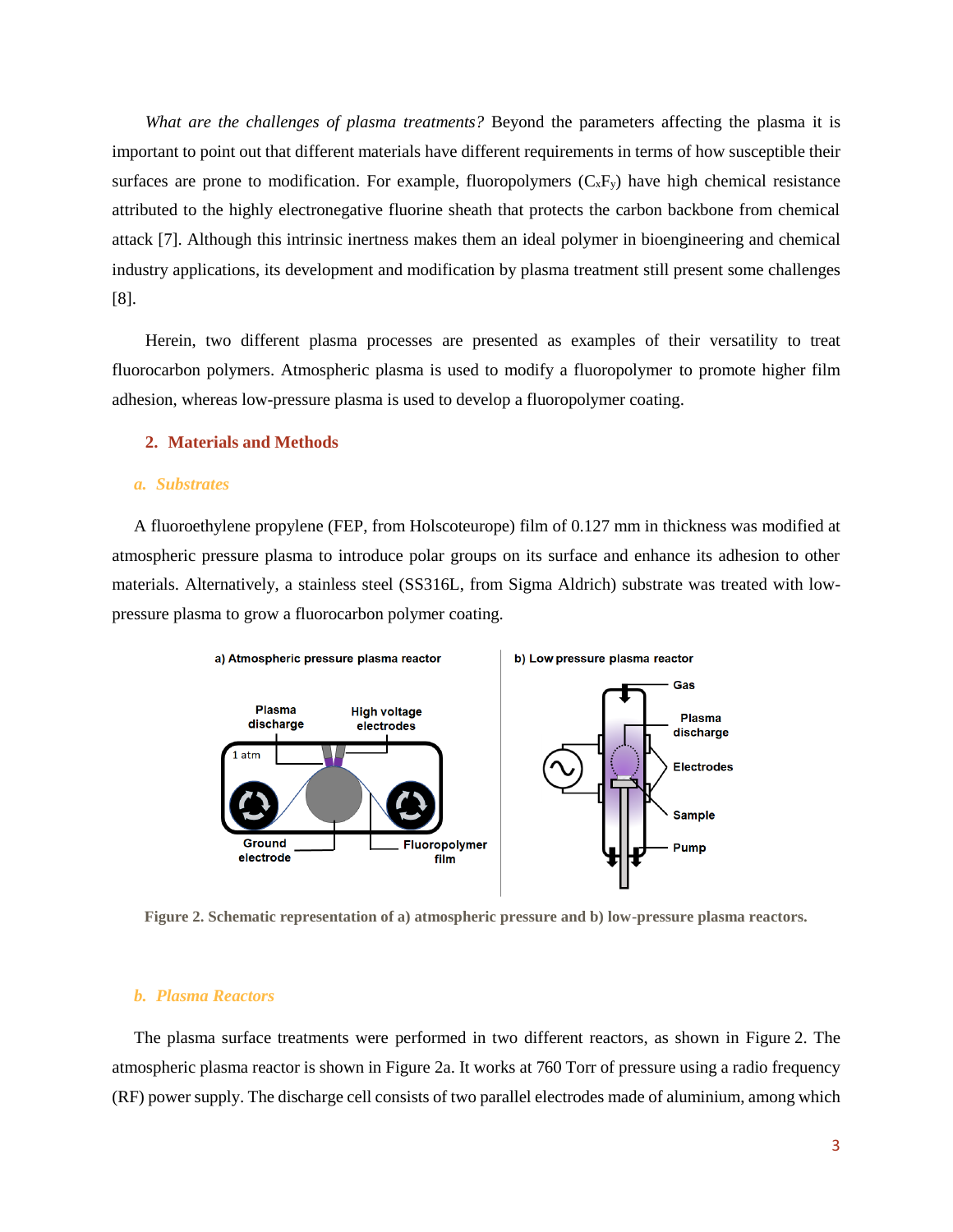the air flows. The polymer film (substrate) was placed on the grounded electrode and it acts as a dielectric barrier. The film can be passed through the discharge at different speeds [8]. On the other hand, the lowpressure reactor (Figure 2b) consists of a chamber with a sample holder connected to a power generator, turbomolecular pump, and a gas supply. The process is carried out at 0.7 Torr using  $C_2F_6$  as a gas precursor injected inside the chamber and ionized with a RF power supply [9].

#### *c. Characterization Techniques*

To understand the effect of the plasma surface treatments, X-ray photoelectron spectroscopy (XPS), contact angle (CA), and atomic force microscopy (AFM) were used to obtain information of the materials surface's physico-chemistry. XPS provide information on the surface chemistry by the detection of photoelectrons emitted from the sample after X-ray irradiation. Each analysis gives a set of peaks at characteristic binding energies which are directly correlated to a specific element of the material's surface, with a penetration depth of approximately 5 nm. The contact angle (CA) is the parameter that measures the wettability, which determines the affinity between a liquid and a solid surface. When there is a strong attraction between the liquid and the solid, the CA will be  $< 90^{\circ}$  and  $> 90^{\circ}$  for lower attraction. Finally, using AFM it is possible to study the changes in surface morphology at nanometric level. AFM operates with a sharp tip to scan the surface of the sample and a laser beam to detect cantilever deflections towards or away from the surface. The resulting variations during scanning are plotted as a function of the position of the tip to create an image.

# **3. Results and Discussion**

XPS analysis on Table 1 shows the presence of carbon and fluor for untreated FEP samples. The calculated F/C ratio is close to 1.8. After the atmospheric plasma treatment, the F/C ratio decrease to 1.5. Also, the addition of nitrogen (2.3  $\pm$  0.3 at. %) and oxygen (2.0  $\pm$  0.4 at. %) are observed on the surface. This result indicates a defluorination of the FEP after the plasma treatment. The corresponding CA shows a decrease from  $111 \pm 1^\circ$  (untreated, Figure 3a) to  $90 \pm 5^\circ$  after plasma treatment (Figure 3b). This decline is attributed to the presence of nitrogenated and oxygenated groups on the surface which have strong interactions with water. Finally, Figures 4a and 4b show the morphology of untreated and plasma-treated FEP. No surface changes are visible after the plasma process at atmospheric pressure. The measured roughness remains close to  $8.4 \pm 0.3$  nm which is similar to the one obtained with the untreated sample (8.0)  $\pm$  0.3 nm).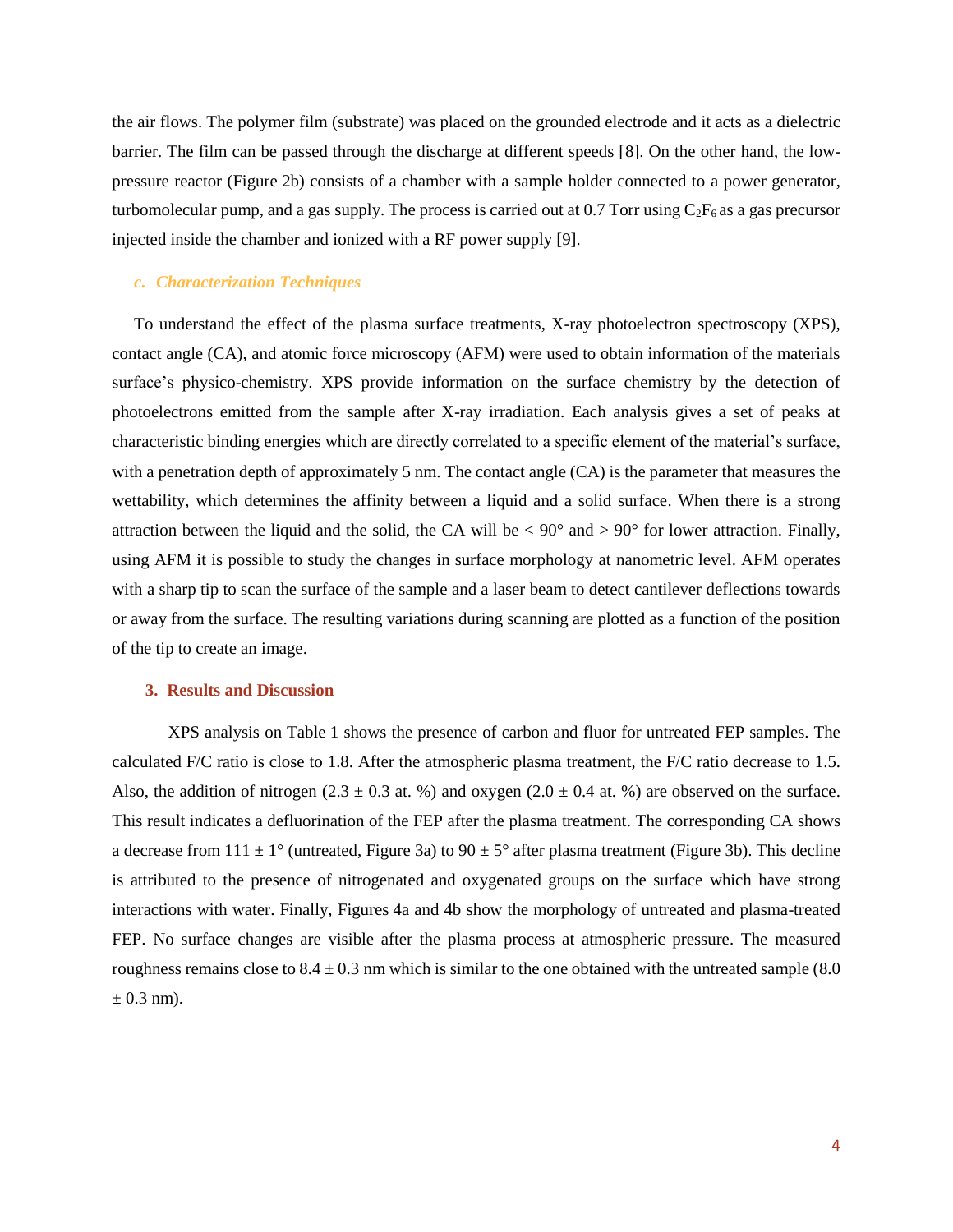| <b>Process</b>                           |               | <b>Atmospheric pressure</b><br>plasma |                | Low-pressure plasma |                |
|------------------------------------------|---------------|---------------------------------------|----------------|---------------------|----------------|
|                                          |               | <b>Untreated</b>                      | <b>Treated</b> | Untreated*          | <b>Treated</b> |
| <b>Atomic</b><br>percentage<br>(at, 9/0) | C1s           | $35 \pm 3$                            | $38.6 \pm 0.4$ |                     | $23 \pm 3$     |
|                                          | $F1s$         | $65 \pm 3$                            | $58.1 \pm 0.5$ |                     | $31 \pm 3$     |
|                                          | N1s           |                                       | $2.3 \pm 0.3$  |                     |                |
|                                          | O1s           |                                       | $2.0 \pm 0.4$  |                     | $34 \pm 2$     |
|                                          | Fe2p3         |                                       |                | 66                  | $3 \pm 1$      |
|                                          | Cr2p3         |                                       |                | 18                  | $2.1 \pm 0.4$  |
|                                          | Ni2p3         |                                       |                | 10                  | $2.5 \pm 0.4$  |
|                                          | <b>Others</b> |                                       |                | 6                   | $5 \pm 1$      |

**Table 1. XPS survey. \*Reported values from [9].**

Stainless steel has a reported composition of 66 at. % Fe, 18 at. % Cr, and 10 at. % Ni [9]. After low-pressure plasma, XPS survey reveals that treated surface is composed of  $31 \pm 3$  at. % fluor and  $23 \pm 3$ at. % carbon (see Table 1). The obtained F/C ratio is 1.4. In comparison, pristine polytetrafluoroethylene (PTFE) has a reported F/C ratio of 1.86 [10]. The difference for the F/C ratio is attributed to the high oxygen content (34  $\pm$  2 at. %) on treated sample. Their presence led to the preferential formation of C=O and C-O functional groups instead of  $CF_x$  groups. In addition, the presence of metallic traces on the modified sample highlights the nanometric scale of the coating obtained with this short-time treatment (5 min). For these reasons, one can conclude that a thin film PTFE-like polymer covers the SS316L surface after the plasma process. It is interesting to note that the CA measurements (Figures 3c and 3d) exhibit a strong change depending on the surface analyzed. An increase in the water CA, from  $66.6 \pm 0.8^{\circ}$  to  $112 \pm 1^{\circ}$  is observed after the plasma treatment. This is correlated to the incorporation of the fluorinated groups and it is in accordance with reported PTFE values  $(104 - 110^{\circ})$  [7,9,10]. Lastly, Figures 4c and 4d show the surface morphology of untreated surface and fluorocarbon layer. The measured roughness indicates an increase of the value, from  $0.7 \pm 0.5$  nm, for untreated sample, to  $2.1 \pm 0.2$  nm. The low value obtained after the plasma modification highlights the homogeneity of the plasma polymerization at low pressure.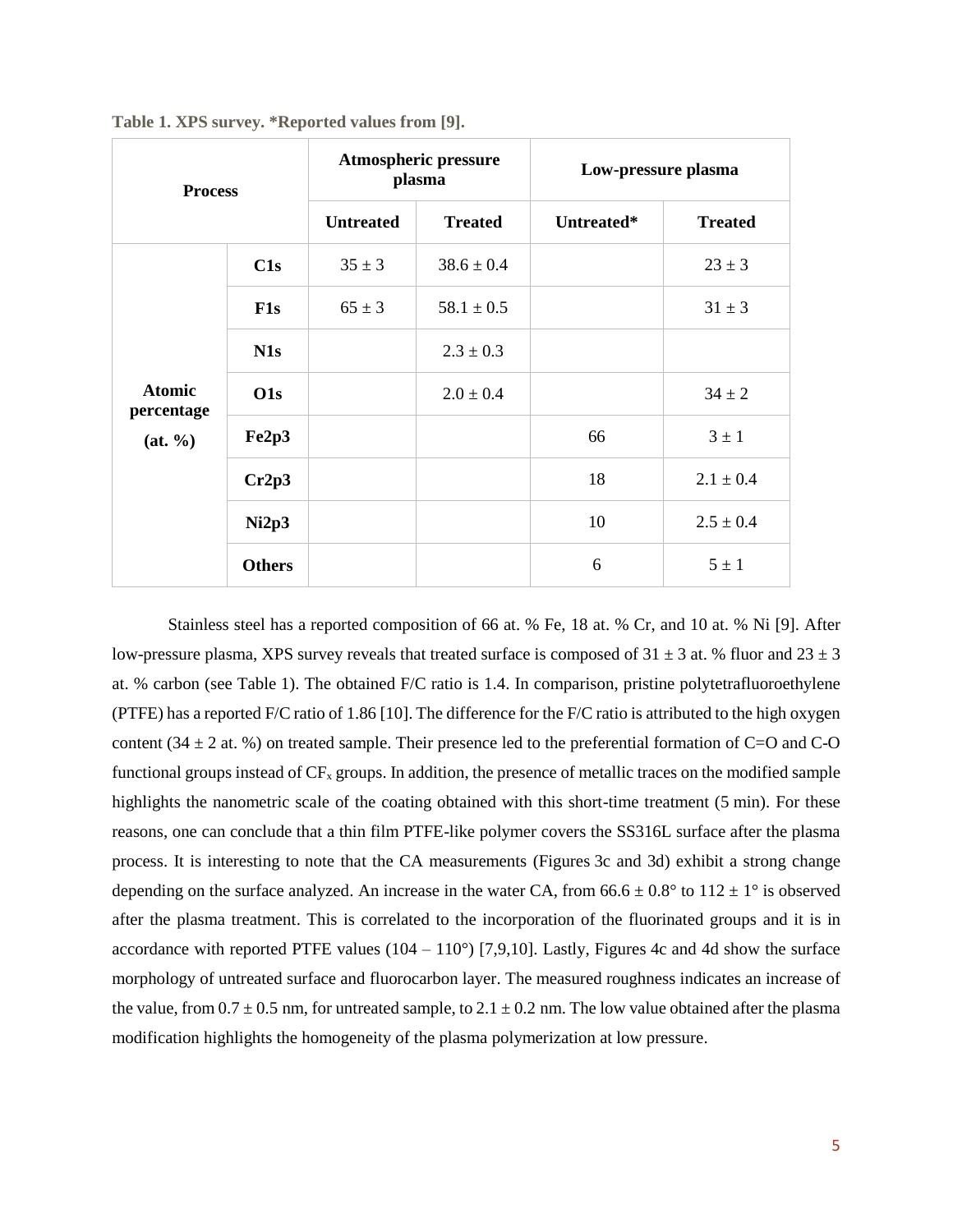

**Figure 3. Contact angle images of fluorocarbon polymers (a) before and (b) after atmospheric pressure treatment and (c) before and (d) after low-pressure plasma.**

The different changes in the samples obtained by using the different plasma processes were clearly highlighted in the previous paragraphs. Atmospheric pressure plasma was used to treat a FEP film without the deposition of material. The modifications have enhanced the wettability of the surface by introducing polar groups on the surface. However, the surface morphology did not change and the surface chemistry of the FEP film remained covered by carbon and fluor functional groups. In this sense, a grafting process was performed by using the plasma treatment in a non-polymerization gas at atmospheric pressure.

On the other hand, low-pressure plasma was used to grow a  $CF<sub>x</sub>$  polymer as a protective and an antiadhesive coating on a SS316L substrate. The thickness and the F/C efficiency of the deposited fluorocarbon polymer were correlated to the parameters used. A completely different chemical composition and wettability were observed before and after plasma treatment. The surface roughness increased due to the deposition of a new fluorocarbon coating in the presence of a polymerization gas.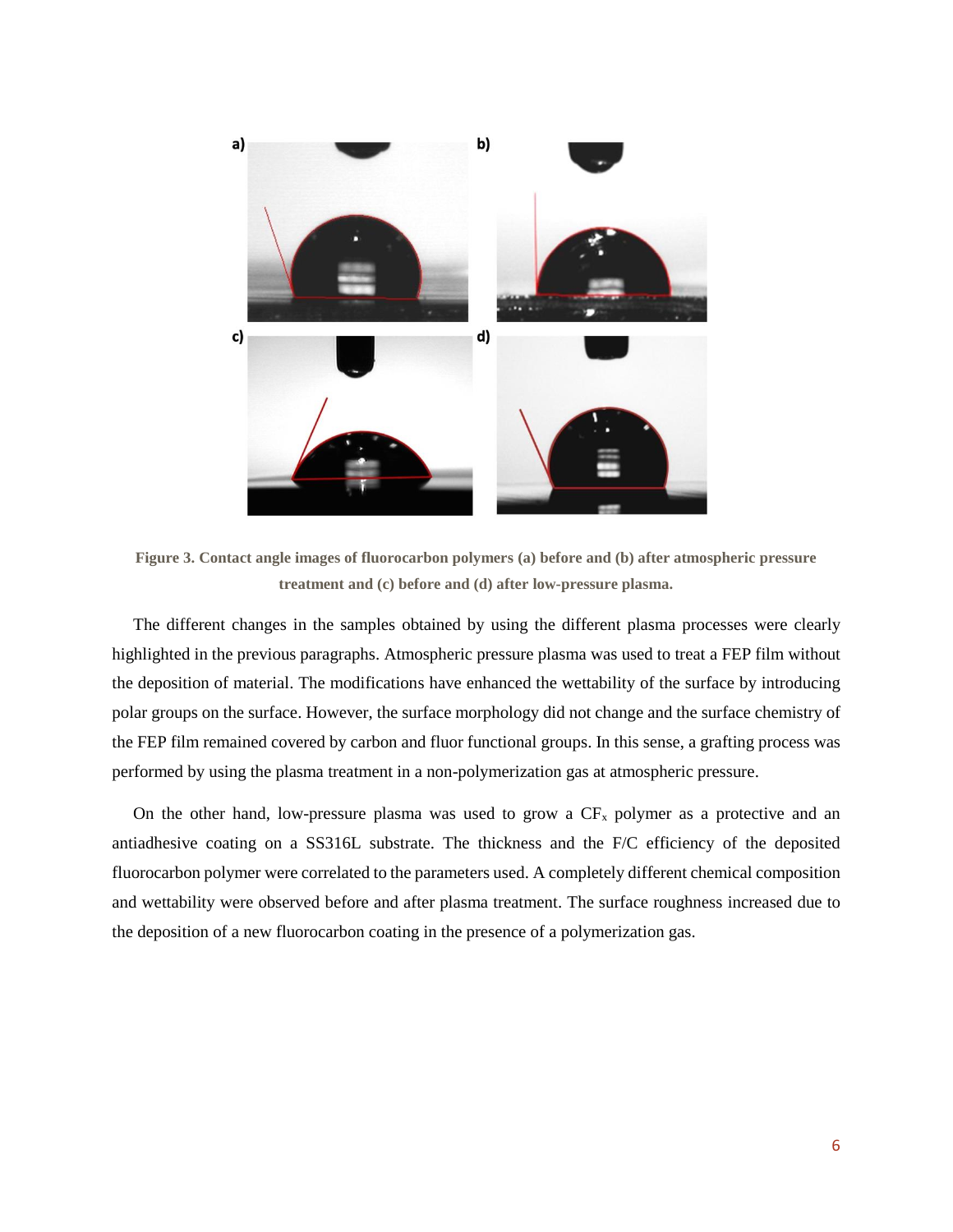

**Figure 4. Surface images of fluorocarbon polymers (a) before and (b) after atmospheric pressure treatment and (c) before and (d) after low-pressure plasma.**

#### **4. Conclusion**

Atmospheric pressure and low-pressure plasma were proven to be efficient techniques for the deposition and the modification of fluorocarbon polymers. Through the study of surface morphology, composition, and wettability it was possible to highlight the different physico-chemical modifications obtained with two physical regimes. The transformed surfaces demonstrated the high versatility of plasma on different substrates.

# **5. Acknowledgments**

The authors thank Jacopo Profili, PhD, and Pascale Chevallier, PhD, for their scientific support.

#### **6. References**

- [1] Fabbri, P. & Messori, M. Surface modification of polymers: chemical, physical, and biological routes. in *Modification of Polymer Properties* (eds. Jasso-Gastinel, C. F. & Kenny, J. M.) 109–130 (William Andrew, 2017). doi: 10.1016/C2014-0-02434-3
- [2] Chu, P. K., Chen, Y. J., Wang, L. P. & Huang, N. Plasma-surface modification of biomaterials. *Mater. Sci. Eng. R Reports* **36**, 143–206 (2002).
- doi: 10.1016/S0927-796X(02)00004-9
- [3] Wilhelmsson, H. *Fusion: a voyage through the plasma universe.* (CRC Press, 1999). doi:10.1201/9781482268669